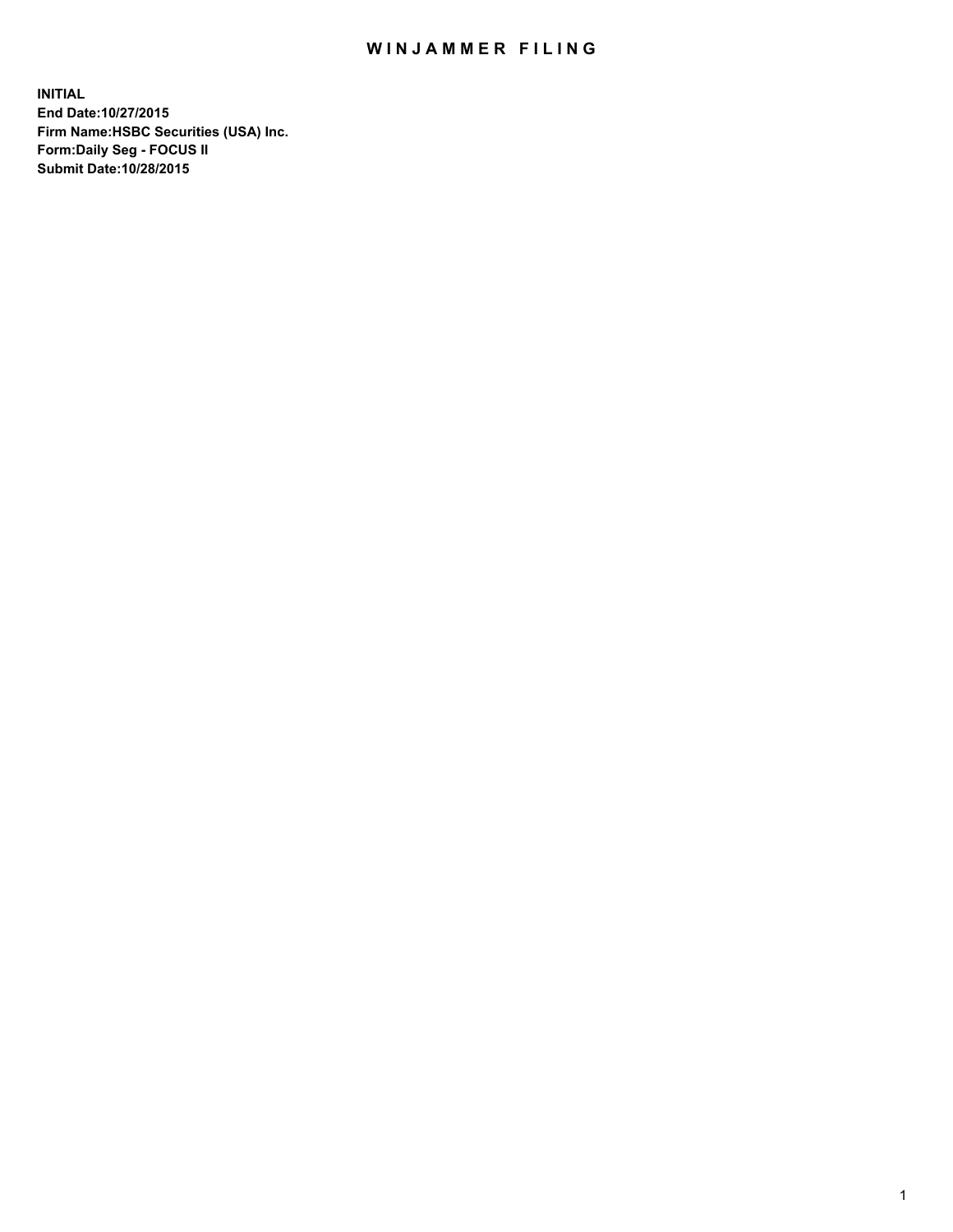## **INITIAL End Date:10/27/2015 Firm Name:HSBC Securities (USA) Inc. Form:Daily Seg - FOCUS II Submit Date:10/28/2015 Daily Segregation - Cover Page**

| Name of Company<br><b>Contact Name</b><br><b>Contact Phone Number</b><br><b>Contact Email Address</b>                                                                                                                                                                                                                         | <b>HSBC Securities (USA) Inc.</b><br>Steven richardson<br>212-525-6445<br>steven.richardson@us.hsbc.com |
|-------------------------------------------------------------------------------------------------------------------------------------------------------------------------------------------------------------------------------------------------------------------------------------------------------------------------------|---------------------------------------------------------------------------------------------------------|
| FCM's Customer Segregated Funds Residual Interest Target (choose one):<br>a. Minimum dollar amount: ; or<br>b. Minimum percentage of customer segregated funds required: % ; or<br>c. Dollar amount range between: and; or<br>d. Percentage range of customer segregated funds required between:% and%.                       | 110,000,000<br><u>0</u><br>0 <sub>0</sub><br>0 <sub>0</sub>                                             |
| FCM's Customer Secured Amount Funds Residual Interest Target (choose one):<br>a. Minimum dollar amount: ; or<br>b. Minimum percentage of customer secured funds required:%; or<br>c. Dollar amount range between: and; or<br>d. Percentage range of customer secured funds required between:% and%.                           | 10,000,000<br><u>0</u><br>0 <sub>0</sub><br>0 <sub>0</sub>                                              |
| FCM's Cleared Swaps Customer Collateral Residual Interest Target (choose one):<br>a. Minimum dollar amount: ; or<br>b. Minimum percentage of cleared swaps customer collateral required:%; or<br>c. Dollar amount range between: and; or<br>d. Percentage range of cleared swaps customer collateral required between:% and%. | 90,000,000<br><u>0</u><br>0 <sub>0</sub><br>0 <sub>0</sub>                                              |

Attach supporting documents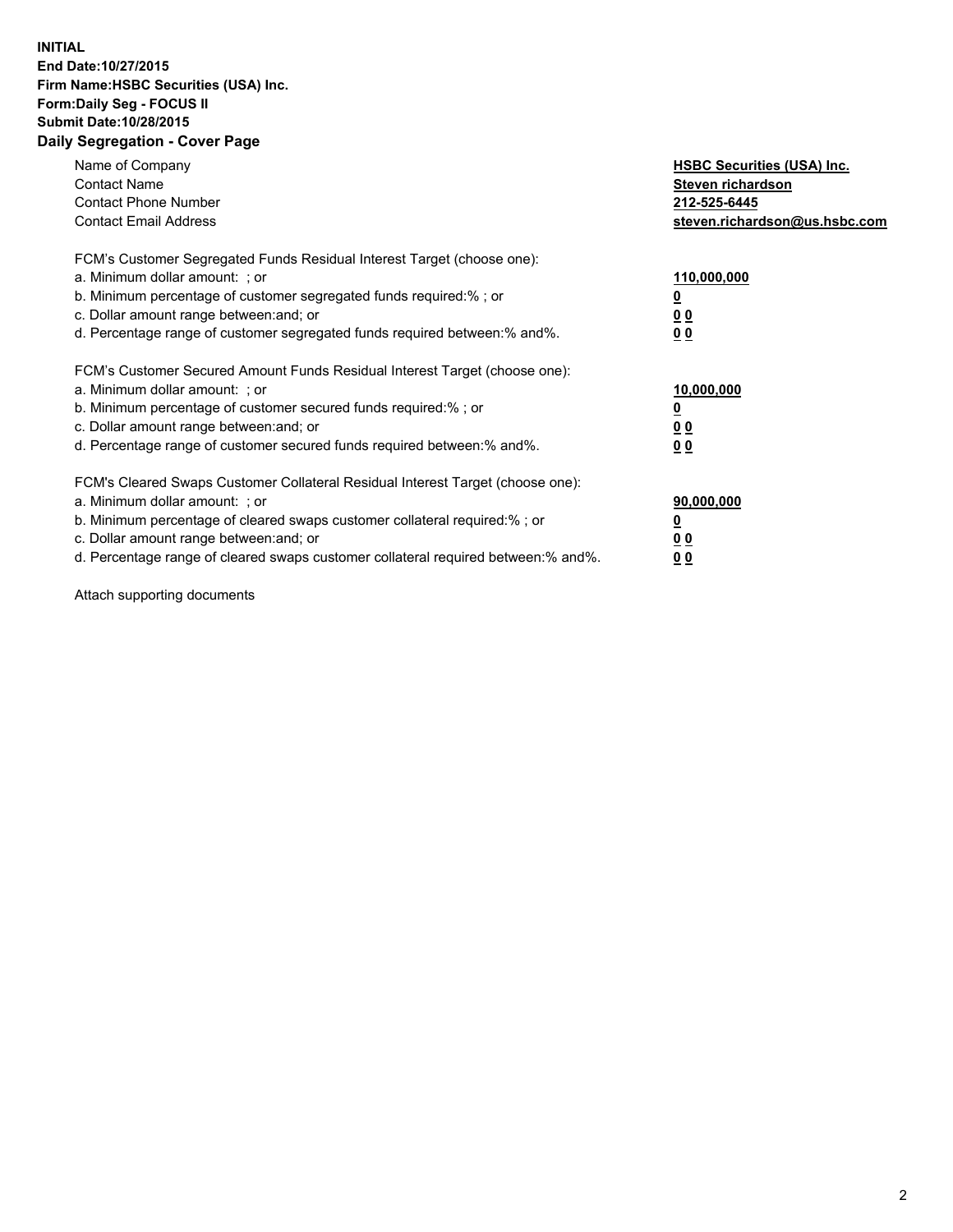**INITIAL End Date:10/27/2015 Firm Name:HSBC Securities (USA) Inc. Form:Daily Seg - FOCUS II Submit Date:10/28/2015**

## **Daily Segregation - Secured Amounts**

|     | Foreign Futures and Foreign Options Secured Amounts                                                        |                                    |
|-----|------------------------------------------------------------------------------------------------------------|------------------------------------|
|     | Amount required to be set aside pursuant to law, rule or regulation of a foreign                           | $0$ [7305]                         |
|     | government or a rule of a self-regulatory organization authorized thereunder                               |                                    |
| 1.  | Net ledger balance - Foreign Futures and Foreign Option Trading - All Customers                            |                                    |
|     | A. Cash                                                                                                    | 85,005,265 [7315]                  |
|     | B. Securities (at market)                                                                                  | 103,171,872 [7317]                 |
| 2.  | Net unrealized profit (loss) in open futures contracts traded on a foreign board of trade                  | -31,602,786 [7325]                 |
| 3.  | Exchange traded options                                                                                    |                                    |
|     | a. Market value of open option contracts purchased on a foreign board of trade                             | $0$ [7335]                         |
|     | b. Market value of open contracts granted (sold) on a foreign board of trade                               | $0$ [7337]                         |
| 4.  | Net equity (deficit) (add lines 1.2. and 3.)                                                               | 156,574,351 [7345]                 |
| 5.  | Account liquidating to a deficit and account with a debit balances - gross amount                          | 7,366,012 [7351]                   |
|     | Less: amount offset by customer owned securities                                                           | -2,414,869 [7352] 4,951,143 [7354] |
| 6.  | Amount required to be set aside as the secured amount - Net Liquidating Equity                             | 161,525,494 [7355]                 |
|     | Method (add lines 4 and 5)                                                                                 |                                    |
| 7.  | Greater of amount required to be set aside pursuant to foreign jurisdiction (above) or line                | 161,525,494 [7360]                 |
|     | 6.                                                                                                         |                                    |
|     | FUNDS DEPOSITED IN SEPARATE REGULATION 30.7 ACCOUNTS                                                       |                                    |
| 1.  | Cash in banks                                                                                              |                                    |
|     | A. Banks located in the United States                                                                      | 33,045,488 [7500]                  |
|     | B. Other banks qualified under Regulation 30.7                                                             | 0 [7520] 33,045,488 [7530]         |
| 2.  | Securities                                                                                                 |                                    |
|     | A. In safekeeping with banks located in the United States                                                  | 54,143,999 [7540]                  |
|     | B. In safekeeping with other banks qualified under Regulation 30.7                                         | 0 [7560] 54,143,999 [7570]         |
| 3.  | Equities with registered futures commission merchants                                                      |                                    |
|     | A. Cash                                                                                                    | $0$ [7580]                         |
|     | <b>B.</b> Securities                                                                                       | $0$ [7590]                         |
|     | C. Unrealized gain (loss) on open futures contracts                                                        | $0$ [7600]                         |
|     | D. Value of long option contracts                                                                          | $0$ [7610]                         |
|     | E. Value of short option contracts                                                                         | 0 [7615] 0 [7620]                  |
| 4.  | Amounts held by clearing organizations of foreign boards of trade                                          |                                    |
|     | A. Cash                                                                                                    | 0 [7640]                           |
|     | <b>B.</b> Securities                                                                                       | $0$ [7650]                         |
|     | C. Amount due to (from) clearing organization - daily variation                                            | $0$ [7660]                         |
|     | D. Value of long option contracts                                                                          | $0$ [7670]                         |
|     | E. Value of short option contracts                                                                         | 0 [7675] 0 [7680]                  |
| 5.  | Amounts held by members of foreign boards of trade                                                         |                                    |
|     | A. Cash                                                                                                    | 119,689,179 [7700]                 |
|     | <b>B.</b> Securities                                                                                       | 49,027,873 [7710]                  |
|     | C. Unrealized gain (loss) on open futures contracts                                                        | $-31,602,786$ [7720]               |
|     | D. Value of long option contracts                                                                          | $0$ [7730]                         |
|     | E. Value of short option contracts                                                                         | 0 [7735] 137,114,266 [7740]        |
| 6.  | Amounts with other depositories designated by a foreign board of trade                                     | $0$ [7760]                         |
| 7.  | Segregated funds on hand                                                                                   | $0$ [7765]                         |
| 8.  | Total funds in separate section 30.7 accounts                                                              | 224,303,753 [7770]                 |
| 9.  | Excess (deficiency) Set Aside for Secured Amount (subtract line 7 Secured Statement<br>Page 1 from Line 8) | 62,778,259 [7380]                  |
| 10. | Management Target Amount for Excess funds in separate section 30.7 accounts                                | 10,000,000 [7780]                  |
| 11. | Excess (deficiency) funds in separate 30.7 accounts over (under) Management Target                         | 52,778,259 [7785]                  |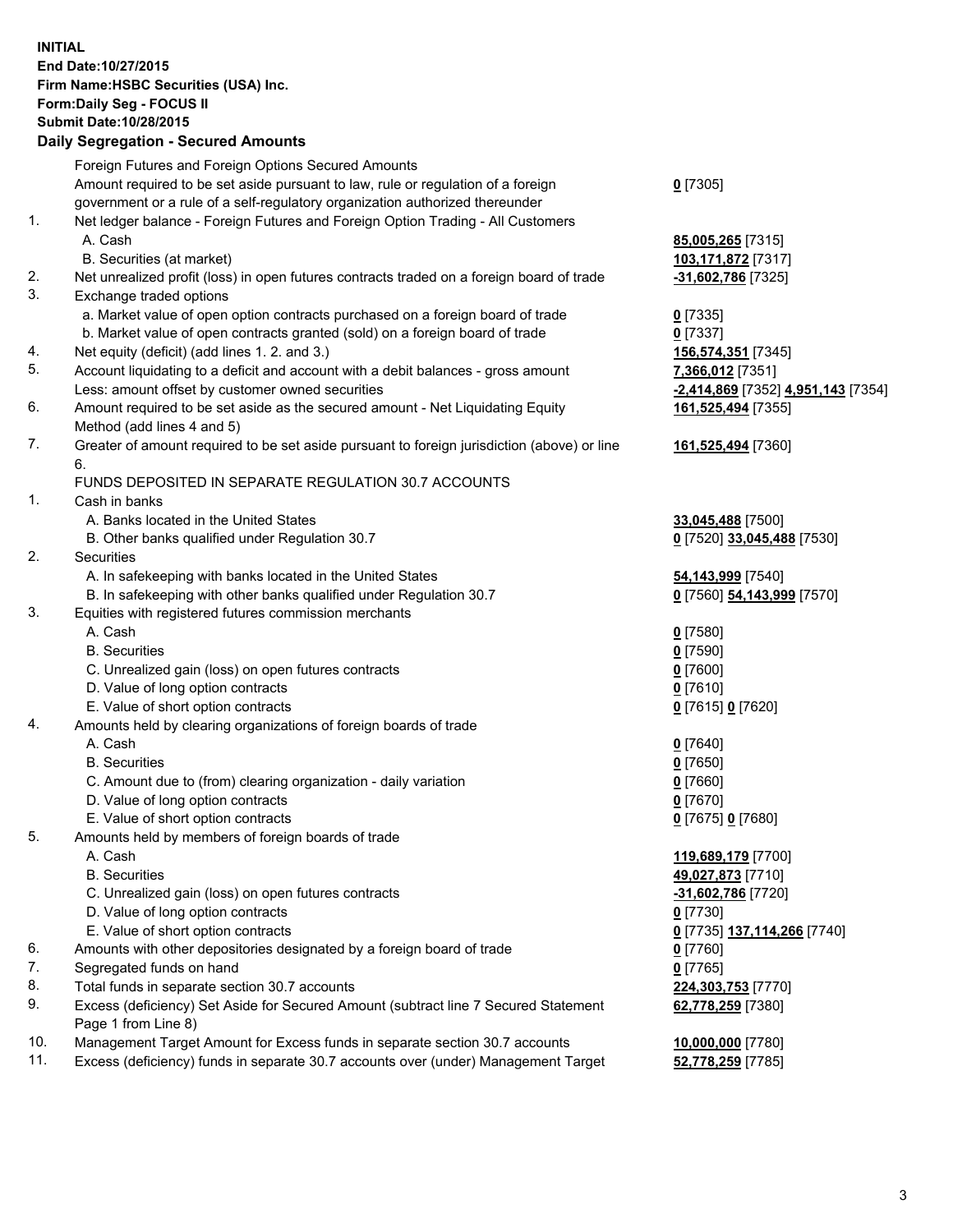|     | <b>INITIAL</b><br>End Date: 10/27/2015<br>Firm Name: HSBC Securities (USA) Inc.                |                             |
|-----|------------------------------------------------------------------------------------------------|-----------------------------|
|     | Form: Daily Seg - FOCUS II                                                                     |                             |
|     | Submit Date: 10/28/2015                                                                        |                             |
|     | Daily Segregation - Segregation Statement                                                      |                             |
|     | SEGREGATION REQUIREMENTS(Section 4d(2) of the CEAct)                                           |                             |
| 1.  | Net ledger balance                                                                             |                             |
|     | A. Cash                                                                                        | -120,015,808 [7010]         |
|     | B. Securities (at market)                                                                      | 974,417,977 [7020]          |
| 2.  | Net unrealized profit (loss) in open futures contracts traded on a contract market             | 390,876,321 [7030]          |
| 3.  | Exchange traded options                                                                        |                             |
|     | A. Add market value of open option contracts purchased on a contract market                    | 152,266,666 [7032]          |
|     | B. Deduct market value of open option contracts granted (sold) on a contract market            | -34,949,042 [7033]          |
| 4.  | Net equity (deficit) (add lines 1, 2 and 3)                                                    | 1,362,596,114 [7040]        |
| 5.  | Accounts liquidating to a deficit and accounts with                                            |                             |
|     | debit balances - gross amount                                                                  | 3,932,014 [7045]            |
|     | Less: amount offset by customer securities                                                     | -3,931,963 [7047] 51 [7050] |
| 6.  | Amount required to be segregated (add lines 4 and 5)                                           | 1,362,596,165 [7060]        |
|     | FUNDS IN SEGREGATED ACCOUNTS                                                                   |                             |
| 7.  | Deposited in segregated funds bank accounts                                                    |                             |
|     | A. Cash                                                                                        | 119,455,258 [7070]          |
|     | B. Securities representing investments of customers' funds (at market)                         | $0$ [7080]                  |
|     | C. Securities held for particular customers or option customers in lieu of cash (at<br>market) | 224,175,989 [7090]          |
| 8.  | Margins on deposit with derivatives clearing organizations of contract markets                 |                             |
|     | A. Cash                                                                                        | 28,060,964 [7100]           |
|     | B. Securities representing investments of customers' funds (at market)                         | 149,707,500 [7110]          |
|     | C. Securities held for particular customers or option customers in lieu of cash (at<br>market) | 750,241,988 [7120]          |
| 9.  | Net settlement from (to) derivatives clearing organizations of contract markets                | 16,975,381 [7130]           |
| 10. | Exchange traded options                                                                        |                             |
|     | A. Value of open long option contracts                                                         | 152,266,666 [7132]          |
|     | B. Value of open short option contracts                                                        | -34,949,042 [7133]          |
| 11. | Net equities with other FCMs                                                                   |                             |
|     | A. Net liquidating equity                                                                      | 84,271,185 [7140]           |
|     | B. Securities representing investments of customers' funds (at market)                         | $0$ [7160]                  |
|     | C. Securities held for particular customers or option customers in lieu of cash (at<br>market) | $0$ [7170]                  |
| 12. | Segregated funds on hand                                                                       | $0$ [7150]                  |
| 13. | Total amount in segregation (add lines 7 through 12)                                           | 1,490,205,889 [7180]        |
| 14. | Excess (deficiency) funds in segregation (subtract line 6 from line 13)                        | 127,609,724 [7190]          |
| 15. | Management Target Amount for Excess funds in segregation                                       | 110,000,000 [7194]          |
| 16. | Excess (deficiency) funds in segregation over (under) Management Target Amount                 | 17,609,724 [7198]           |

16. Excess (deficiency) funds in segregation over (under) Management Target Amount Excess